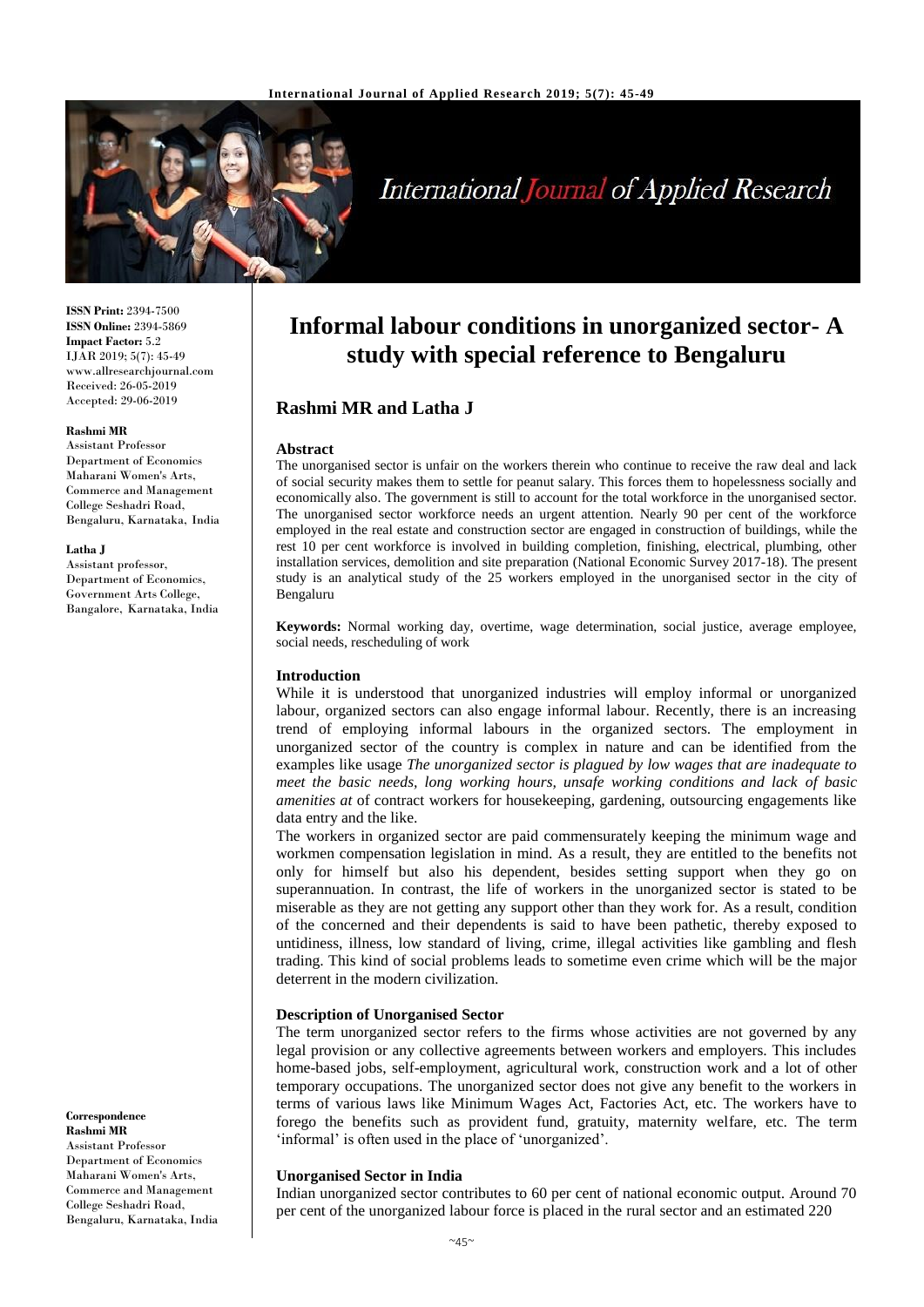million is in agricultural sector. Women constitute around 30 per cent of the unorganised workforce and around 80 million of them are in agricultural sector. The unorganised sector is plagued by low wages that are inadequate to meet the basic needs, long working hours, unsafe working conditions and lack of basic amenities at worksite. This can be found commonly in several work types like agricultural, construction, brick-kiln, transport and courier. 'Home based work' employs large number of people to do piecework where they are paid on a 'per item' basis. This work is done commonly from the worker's own premises.

In addition to the usual works like traditional crafts, handloom weaving and beedi rolling, more modern industries such as electronics have entered into the homebased model. All India Democratic Women's Association (AIDWA) has conducted a survey in 1989 in Pune city which reveals that women are involved in different types of home-based work as much as 150 occupations. It includes works like making flower garlands, folding paper for the printing industry, supplying chapattis to caterers, making agarbattis, weaving plastic seats for chairs, deseeding tamarind and packaging sweets.

83 percent of India's total unorganized workforce still does not have any labour law protection. Real estate and construction together is the second largest employment provider in the country, next only to agriculture, according to the Economic Survey 2017-18, tabled in Parliament. The sector employs over 60 million workforce at present and it is estimated that 67 million workforce will be in this sector by 2022

The urban informal sector comprises a large segment of street vendors, self-employed people working from home, craftsmen, carpenters, electricians, plumbers, beauticians, tiffin service providers, artists, fashion designers, or professionals who have neither registrations nor formal benefits. Of late, a large part of the growing 'Geek Economy' is also adding to this sector. The perks of liberalised policies and FDI benefits do not percolate down to them. It is therefore critical to focus on this micro economy to manage our macroeconomic growth.

Policy intervention and access to formal economic facilities will have a huge cascading effect. Consumption will rise, job opportunities will be created, and further investments will be made. To be specific, their inclusion into the cash and carry fold, for example, will trigger a series of returns. Cost savings from access to cash and carry will raise discretionary consumption and improved cash flow will enable them to reinvest for expansion. Consequently, there'll be more meaningful jobs and the sourcing of more local goods. Currently, India's FDI framework in cash and carry and wholesale trading restrict sales to only the formal, 'registered businesses'.

There is a huge lateral opportunity as well. India's drive to improve the 'ease of doing business' will get a fillip if this informal sector is formalised with favourable policies and regulations. The government should consider issuing the Weights and Measurements License, the Gumasta License, etc, within a fixed time and for a longer duration of 5-10 years. The self-employed should be given permit registration of small businesses, registration from professional bodies and/or accreditation and skill certificates from institutes such as IMA, ITI etc. Estimates show a chunk of the 63 million MSMEs in India, employing 110 million people, will immediately improve quality of life-an improvement on the human index as well [1].

# **Problems of the Workers in Unorganised Sector**

Formal and informal surveys reveal that the workers in unorganised sector normally earn in the range of Rs 80 to 100 per day. Few of them would earn more in seasonal employments but the total earning would be around the same. To meet their needs, they are forced to work longer and harder. This scenario exists particularly, with the selfemployed jobs like vendors, rag pickers and petty traders. They start their work in the early hours of morning to late in the night irrespective of the difficult working conditions.

Due to insufficient earnings in the family, parents make their children work to supplement their income which is also the primary reason for existence of child labour in the unorganised sector. Women are paid low compared to men and they encounter sexual abuse which is not escalated to law enforcement due to the fear of job loss. Options like paid leaves or maternity benefits are non-existent in this industry. The main reason behind significant profit for the unorganised sector is because of the use of cheap workforce. The workers are exploited as they lack the collective bargaining power and trade unions.

As per the International Labor Organization, over 80 per cent of the Indian economy is in the informal sector, while only 6.5 per cent constitutes the formal sector. The selfemployed are tagged 'formal' only after they have registered with some branch of the government and/or pay taxes. According to a National Sample Survey Organisation report, 63 million enterprises have no registration; 96 per cent of these are run by individuals and most of them pay no GST, as their volume of business is below Rs. 20 lakh.

# **Definition of Terms Unorganized Worker**

Unorganized worker means unorganized non-agricultural worker, and agricultural worker (except those eligible for protection under the Plantation Workers Act).

# **Wages**

Wage means as defined in clause (vi) of section 2 of the Payment of Wages Act, 1936 (4 of 1936).

# **Wage Worker**

Wage worker means a person employed in agriculture for a remuneration directly by an employer or through any agency or contractor, whether exclusively for one employer or for one or more employers, whether simultaneously or otherwise, whether in cash and/or in kind whether as a temporary or casual worker, or as a migrant worker.

# **Minimum Wage**

It is the amount of remuneration which could meet the "normal need of average employee regarded as a human being living in a civilized society". It is defined as the amount or remuneration "which may be sufficient to enable a worker to live in reasonable comfort, having regard to all obligations to which an average worker would ordinarily be subjected to".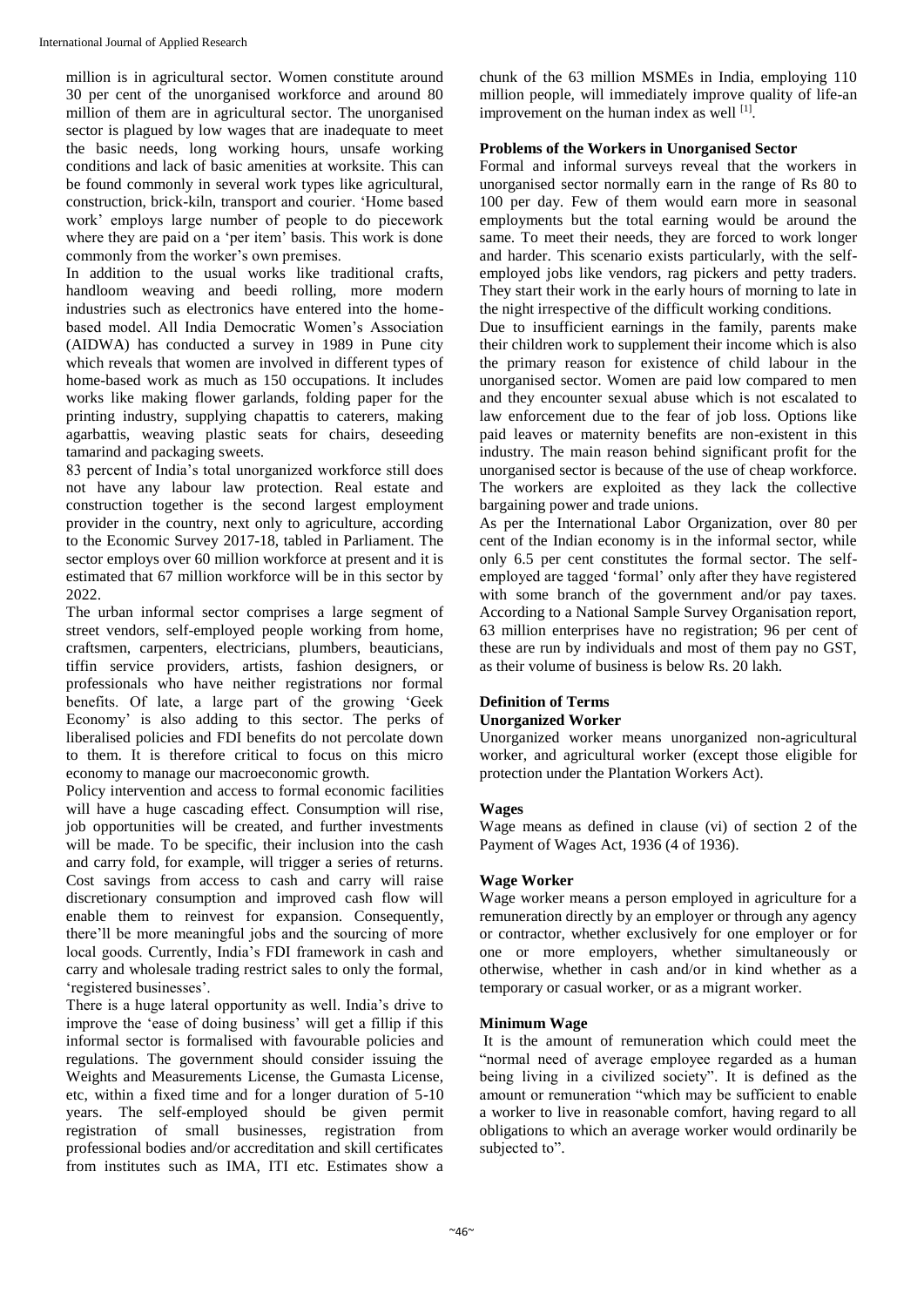# **Categories of Unorganised Labour**

The National Commission on Labour listed 'illustrative' categories of unorganised labour which are as follows [2]

- Contract labour including construction workers;
- Casual labour:
- Labour employed in small scale industry;
- Handloom/power-loom workers;
- Beedi and cigar workers: x employees in shops and commercial establishments;
- Sweepers and scavengers; x workers in tanneries; x tribal labour; and
- 'Other unprotected labour'

# **The major characteristics of the unorganized workers[3]**

- The unorganized labour is overwhelming in terms of its number range and therefore they are omnipresent throughout India.
- As the unorganized sector suffers from cycles of excessive seasonality of employment, majority of the unorganized workers does not have stable durable avenues of employment. Even those who appear to be visibly employed are not gainfully and substantially employed, indicating the existence of disguised unemployment.
- The workplace is scattered and fragmented.
- There is no formal employer employee relationship
- In rural areas, the unorganized labour force is highly stratified on caste and community considerations. In urban areas while such considerations are much less, it cannot be said that it is altogether absent as the bulk of the unorganized workers in urban areas are basically migrant workers from rural areas.
- Workers in the unorganized sector are usually subject to indebtedness and bondage as their meager income cannot meet with their livelihood needs.
- The unorganized workers are subject to exploitation significantly by the rest of the society. They receive poor working conditions especially wages much below that in the formal sector, even for closely comparable jobs, ie, where labour productivity are no different. The work status is of inferior quality of work and inferior terms of employment, both remuneration and employment.
- Primitive production technologies and feudal production relations are rampant in the unorganized sector, and they do not permit or encourage the workmen to imbibe and assimilate higher technologies and better production relations. Large scale ignorance and illiteracy and limited exposure to the outside world are also responsible for such poor absorption.
- The unorganized workers do not receive sufficient attention from the trade unions.
- Inadequate and ineffective labour laws and standards relating to the unorganized sector.

# **Contribution by the Unorganized Sector [4]**

The unorganized sector creates a large portion of the economy in terms of national investments, savings and value addition. The Share of the unorganized sector is more than 30%. The manufacturing activity share of the unorganized sector ranges near to 40%. These sectors might include some manufacturing, transport, construction, hotels,

business or local services. The economy of India is not marginal. As estimated from research and studies, 92.5% of livelihood are not registered that are producing up to 2/3 of the country's GDP with no signs of retreat.

Both of these aspects play a vital role in the economy particularly in employment, poverty easing and its contribution to the national domestic product, savings, and capital formation. This governs the largest share of national income, service savings, investment, taxes, manufacturing activities, forex exchange, etc.

# **Statement of the Problem**

The workers in organized sector are paid commensurately keeping the minimum wage and workmen compensation legislation in mind. As a result, they are entitled to the benefits not only for himself but also his dependent, besides setting support when they go on superannuation. In contrast, the life of workers in the unorganized sector is stated to be miserable as they are not getting any support other than they work for. As a result, condition of the concerned and their dependents is said to have been pathetic, thereby exposed to untidiness, illness, low standard of living, crime, illegal activities like gambling and flesh trading.

Globalization no doubt provides new vista to spur the economic activities. The organized sector and unorganized sector got lot of stimuli to foster their transactions. The human resource management in the organized sector has gained momentum as it evolves palatable strategies and the like. This helps the organization concerned to accomplish these targets, where Human Resource Management has no berth in the unorganized sector resulting exploitation, insecurity of the job, under payment of wages and the like. Further in the event of casualty, the dependents of the workers become orphans as no wage security in unorganized sector. On the whole the workers in the unorganized sector have been confronting with manifold problems resulting in misery.

Human resources include skill and unskilled workers working in both organized and unorganized sector; the workers in organized sector through their collective bargaining and trade unions peruse their authorities in implementation of their demand. But, workers in unorganized sector have no such mechanism; as such they are treated as commodity even today. ILO observes that no labourer shall be treated as commodity.

# **Analysis and Interpretation of Data**

The primary data was mustered from 25 sample respondents who are employed in the unorganised sector in the city of Bengaluru are taken for the research study.

**Table 1:** Age of the respondents

| <b>Frequency</b> | Percentage |
|------------------|------------|
|                  | 28         |
|                  | 37         |
|                  | 28         |
|                  |            |
|                  |            |
|                  |            |

(**Source:** Primary Data)

The age group of the respondents chosen for the study indicate that 28% of the respondents are in the age group of 18-30 years. 32% of the respondents are in the age group of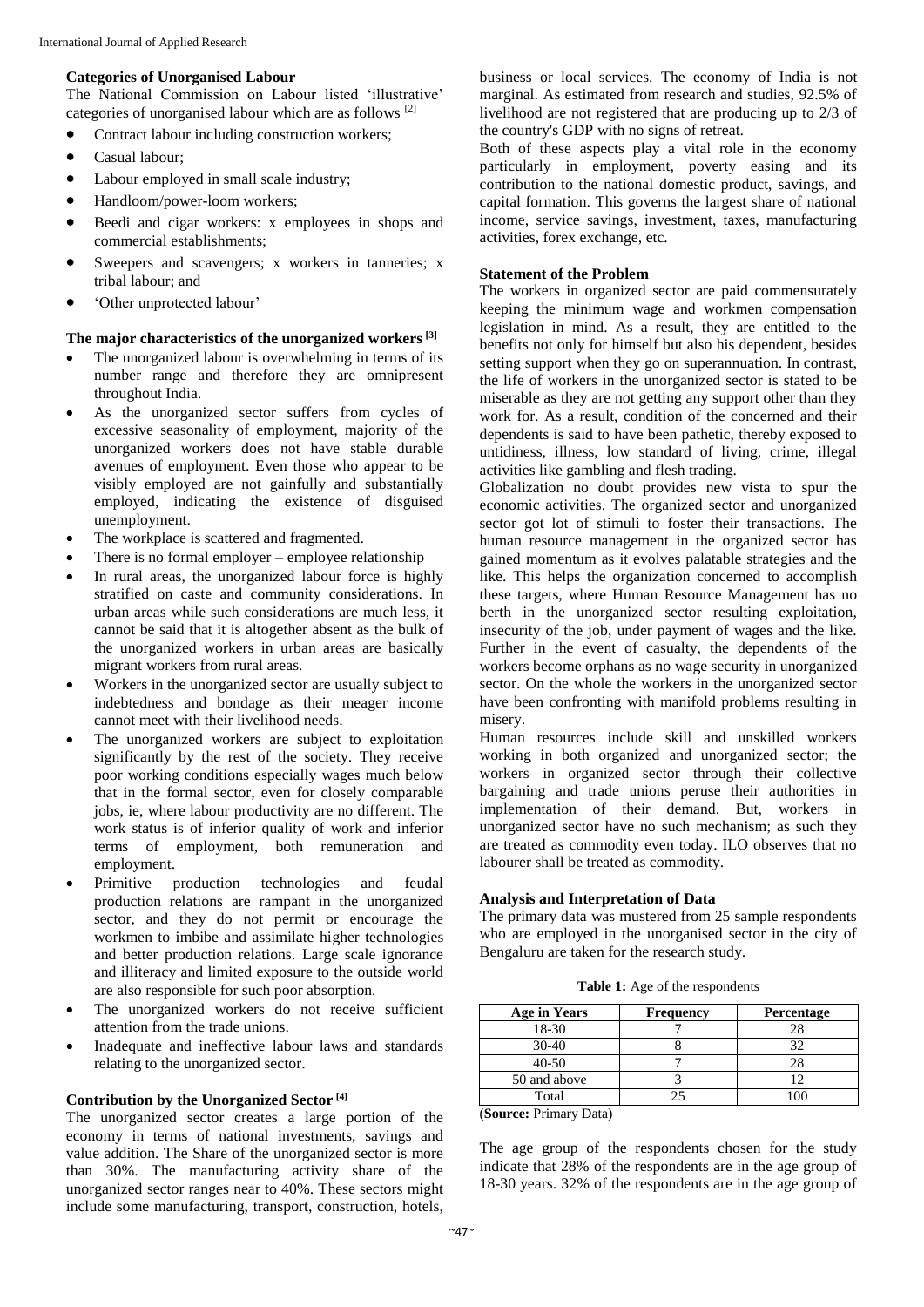30-40 years. Only 12% of the respondents are aged above 50 years.

| Gender                   | <b>Frequency</b> | <b>Percentage</b> |
|--------------------------|------------------|-------------------|
| Male                     |                  |                   |
| Female                   |                  |                   |
| Total                    |                  |                   |
| $\sim$<br>$\mathbf{r}$ . | $\blacksquare$   |                   |

**Table 2:** Gender of the Respondents

(**Source:** Primary Data)

The gender composition of the sample respondents reveal that more than three-fourth of the respondents are male and one-fourth of the respondents are female. The sample chosen are just based on the availability. The economic conditions of the unorganised labourers forces the family members also to be employed to increase the family income.

**Table 3:** Wage rate per day

| <b>Frequency</b> | Percentage |
|------------------|------------|
|                  |            |
|                  |            |
|                  |            |
|                  | 16         |
|                  |            |
|                  | 32         |
| 25               | 100        |
|                  |            |

(**Source:** Primary Data)

The wage earned by the sample respondents are gathered which reveal that 20% of the respondents are in the wage bracket of 150-200 Rupees. One-fifth of the respondents are having the wage earnings between 200-300 Rupees. 32% of the respondents are having earnings of 500 Rupees and above.

**Table 4:** Nature of the family

| <b>Frequency</b> | Percentage |
|------------------|------------|
|                  |            |
|                  |            |
|                  |            |
|                  |            |
|                  |            |

(**Source:** Primary Data)

**Table 7:** Cross Tabulation between Age Group and Wage Rate Per day

|              | Wage rate per day |         |         |         |         |               |              |
|--------------|-------------------|---------|---------|---------|---------|---------------|--------------|
| Age          | 150-200           | 200-250 | 250-300 | 300-400 | 400-500 | 500 and above | <b>Total</b> |
| 18-30        |                   |         |         |         |         |               |              |
| $30 - 40$    |                   |         |         |         |         |               |              |
| $40 - 50$    |                   |         |         |         |         |               |              |
| 50 and above |                   |         |         |         |         |               |              |
| Total        |                   |         |         |         |         |               |              |

The cross tabulation results of the sample unorganised labourers reveal that between age group of 18-30 and 30-40 one and 4 respondents are getting salary of 500 rupees and above respectively. One respondent in each of the age category are employed with the wage earnings of 300-400 Rupees per day. A total of 5 out of 25 respondents across all the four age groups have income between 150-200 Rupees.

# **Hypothesis Testing**

**Ho:** There is no significant relationship between Age, Gender, Nature of the Family, Marital Status, Total Number of Members in the Family and the Wage Earnings per day. **Ha:** There is a significant relationship between the Age, Gender, Nature of the Family, Marital Status, Total Number of Members in the Family and the Wage Earnings per day

The nature of the family of the sample respondents collected reveal that 36% of the respondents belong to micro family. 44% of the respondents belong to Medium size family. Onefifth of the respondents are from joint family. The size of the family decides the income need and necessity to work. The larger the size of the family the more the financial need and the dependence on the work is more.

| <b>Number of Members in the Family</b> | <b>Frequency</b> | <b>Percentage</b> |
|----------------------------------------|------------------|-------------------|
| 2 member                               |                  |                   |
| 2 to 4 members                         |                  | 60                |
| 4 to 6 members                         |                  | 24                |
| 6 and above                            |                  |                   |
| Total                                  |                  |                   |
| $(\mathbf{C}_1, \dots, \mathbf{C}_n)$  |                  |                   |

(**Source:** Primary Data)

The information about the total number of members in the family reveals that 12% of the respondents have two members in the family. 60% of the respondents have 2 to 4 members in the family. About one-fourth of the respondents have 4 to 6 members in the family. The size of the family decides the financial need of the respondents.

**Table 6:** Mean Scores and Standard Deviation of the Variables under study

| Mean | <b>Std. Deviation</b> |
|------|-----------------------|
| 2.24 | 1.012                 |
| 1.24 | 0.436                 |
| 3.84 | 1.972                 |
| 1.84 | 0.746                 |
| 2.20 | 0.707                 |
| 1.20 | 0.408                 |
|      |                       |

(**Source:** Primary Data)

The present study considered the above Six variables for understanding the plight of unorganised labourers in the context of the Bengaluru city. The Mean scores range between 1.20 to 3.84 and the standard deviation range between values of 0.436 to 1.972. The variation among the responses is within the acceptable limits.